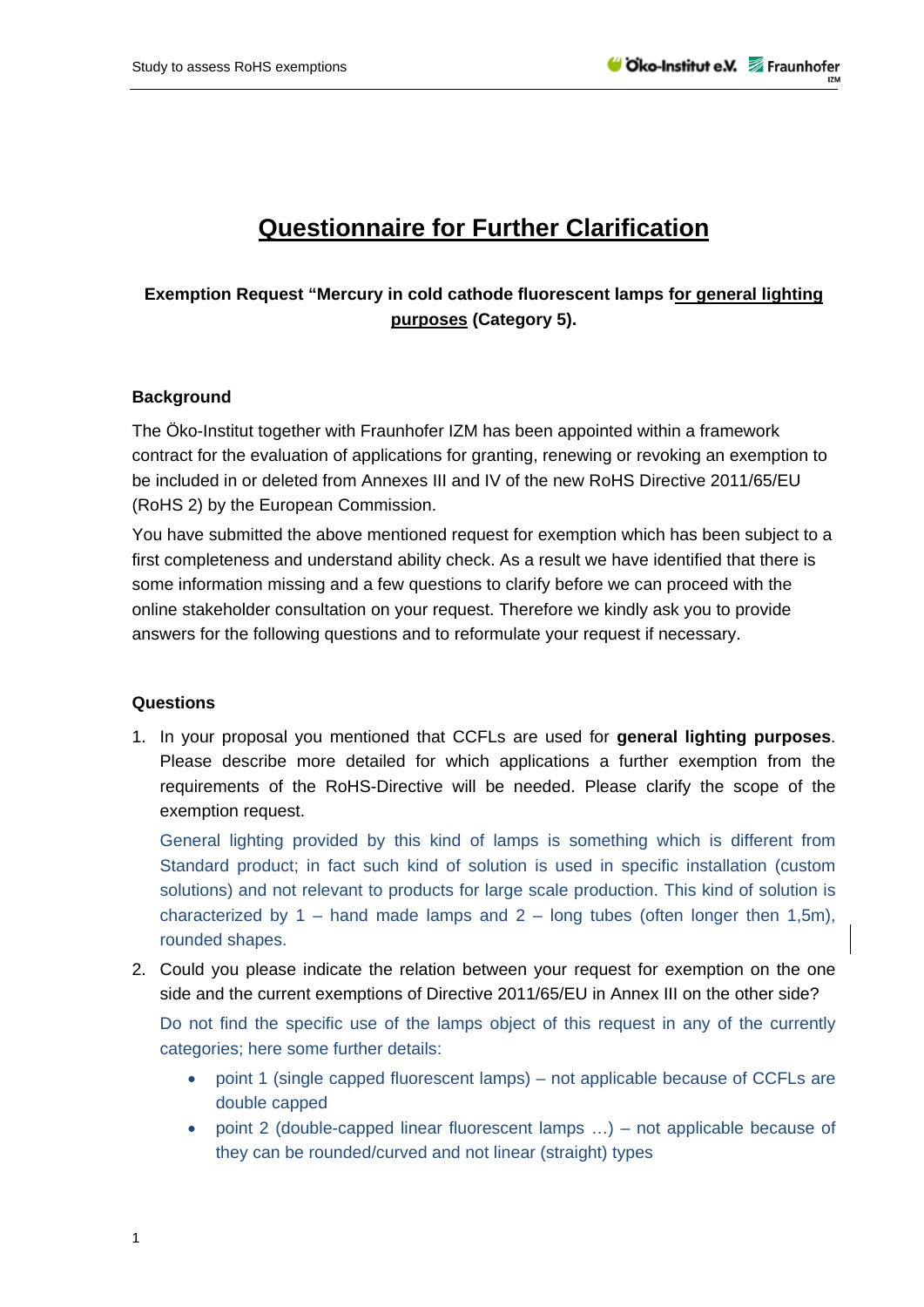• Point 3 (cold cathode fluorescent lamps and external electrode fluorescent lamps (CCFL and EEFL) for special purposes) – They are not for special purposes – for length > 1500 mm, the limit fixed at 13 mg is not sufficient to meet functional needs for such type of CCFLs (1 mg / 100 mm is a **minimum** for having a proper operation).

From the technical point of view CCFLs for general lighting are basically CCFLs but the specification of the group 3 do not include typical uses of this family because they were born for source with destination completely different (monitor back-lighting)

3. Please explain the technical and constructional characteristic difference between handicraft luminous discharge tubes (HLDT) and regular fluorescent tubes, CCFLs and other known light sources based on the discharge technology and using mercury.

The main difference is the absence of standards (IEC, EN, ...). The cold cathode discharge lamps for general lighting are in response to customer needs; the goal is not only to illuminate, but also to ensure high durability and reliability. From the technical point of view CCFLs differ from traditional FL lamps and their main parameters are:

- $\triangleright$  current lamp from 15mA to 100mA
- $\triangleright$  lamp temperature (during operation) very low
- $\triangleright$  lamp length defined according to the use and not according to datasheets / standards
- $\triangleright$  diameters between 5mm and 38mm; it depends on use
- operating voltage (range) from 250V to 1500V
- $\triangleright$  unlimited numbers of switching
- $\triangleright$  filling pressure around 8-10mbar

Just as a result of low pressure filling, the electrodes are completely different. They are larger and they shall be activated, not by cesium, but the activation is provided by the triple carbonate; in CCF lamps for monitor back-lighting, the electrodes cannot be activated or if activated, it's by cesium.

4. Why are lamps according to the exemptions 3(a), 3(b) and 3(c) 2(b)(3) of Annex III of the RoHS Directive already agreed whereas, in your new proposed exemption "**Lamps for other general lighting and special purposes"** that may not happen? Please describe the differences between their technical and constructional characteristic in more detailed.

Because the limit refers to preheated hot cathode lamps. The cold-cathode lamps require more mercury for ignition to ensure reliability and life expectancy.

Today, CCF lamps for general lighting are designed for much longer durability (100000 h by new production techniques). For other details, see answers above.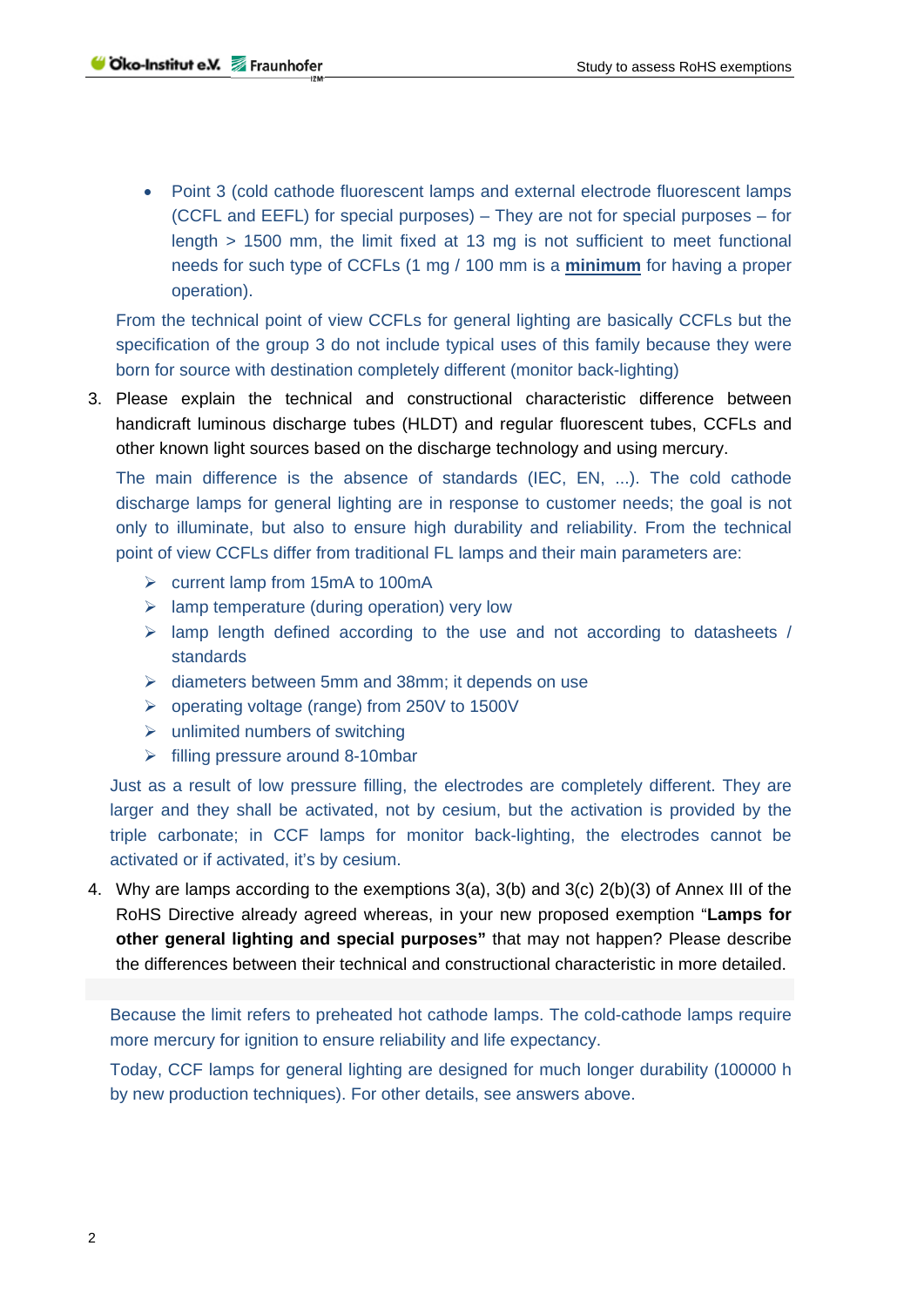5. Please describe on the basis of existing lamps the performance and characteristics (in terms of ratio of light output versus energy absorption, colour spectrum, aesthetics and longevity) of CCFLs for **general lighting purposes.**

CCF lamps for general lighting are hand-made and specifically for each use (lamps are not made on series and do not follow dimensional and performance parameters) according to the user specifications, and then change the efficiency, the spectrum of colour and aesthetics according to the realization. With regard to the expected life, today, the reference value for lamps properly produced is around 100000 h and efficiency is comparable to hot-cathode fluorescent lamps and to CCF lamps used for monitor backlighting.

6. You proposed 1mg per 100mm length. Could you please disclose your assumptions and provide test results/protocols to support this limit?

The proposed value corresponds to the possibility and reality of today's construction. The functional problems that characterize the CCF lamps for general lighting compared to conventional CCF lamps are substantially related to the lower filling pressure that requires larger electrodes and activated in a different way. These electrodes interact with mercury more than standard types, hence the need for different limits. Than the interaction is linked to electrodes types and to their quantities and to the powders and to glass types used. Furthermore, the need for creating "continuous light pipes" requires an electrode folding (with small radius curve), in addition to the need for different bending of lamps: this requires the use of greater amounts of mercury.

7. Please indicate if the negative environmental, health and/or consumer safety impacts caused by substitution are likely to outweigh the environmental, health and/or consumer safety benefits. If existing, please refer to relevant studies on negative impacts caused by substitution.

 As of today do not exist, for the reasons already given, substitutes for these lamps, especially in terms of colorimetric performance and for the possibility of being constructed according to any geometry required.

8. Please provide detailed technical evidence why there is no LED-technology-based alternative as LEDs are known to work well in outdoor environment providing high efficiency as well as a very long lifetime.

LED is a small source (lighting point). Discharge lamps, cold cathode are linear and continuous: in applications with a "lamp on sight", it is not possible to obtain (exactly) the same result by LED strips. In specific lighting applications (when small space available) cold cathode lamps can be shaped on each of three dimensions; currently there are not LED strips on the market which can be shapeable on three dimensions, but only linear.